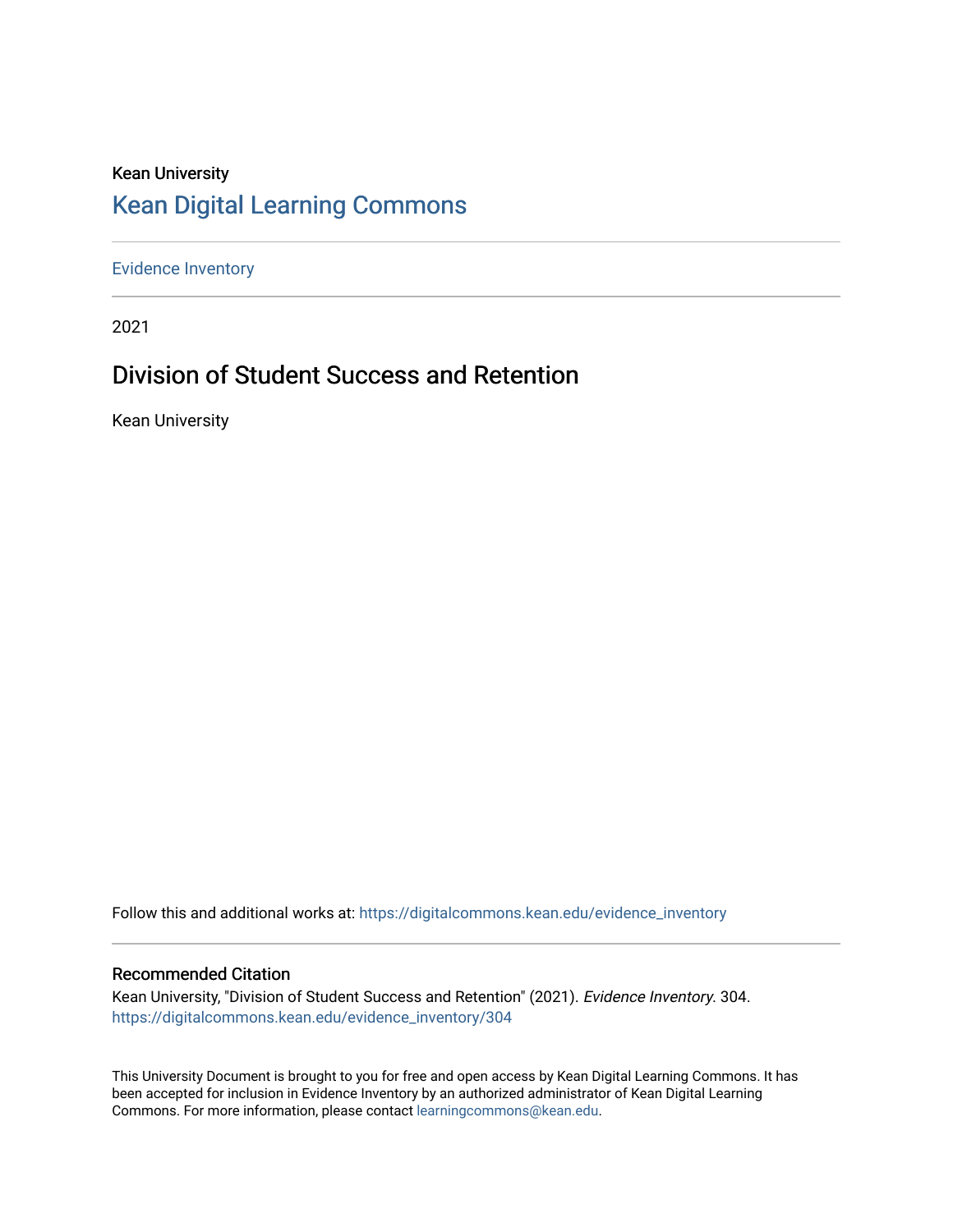### Division of Student Success and Retention

#### Abstract

Welcome to the Division of Student Success and Retention! We're dedicated to providing guidance and support to the Kean University student population as they embark on their journey toward degree completion.

#### Keywords

Division of Student Success and Retention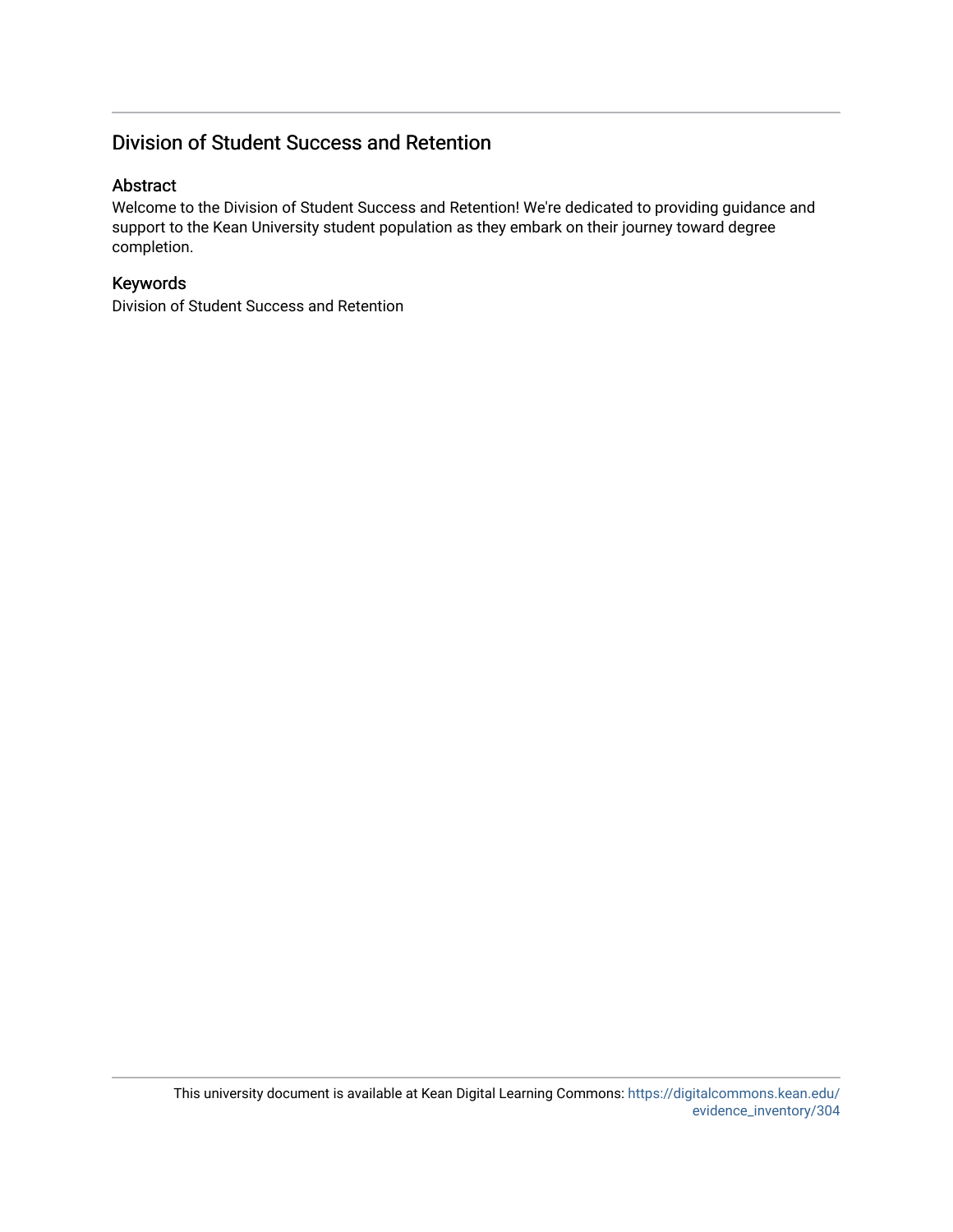## Return to Campus

A mask mandate is currently in place on campus. Learn more about the [University's](https://www.kean.edu/welcome-fall-2021-semester) health and safety protocols to help protect the campus community from COVID-19 and reduce the spread of the virus.

# Division of Student Success and Retention

[Focusing on Student Succ…](https://www.youtube.com/watch?v=VC0R5QbD0Mk)

Welcome to the Division of Student Success and Retention! We're dedicated to providing guidance and support to the Kean University student population as they embark on their journey toward degree completion.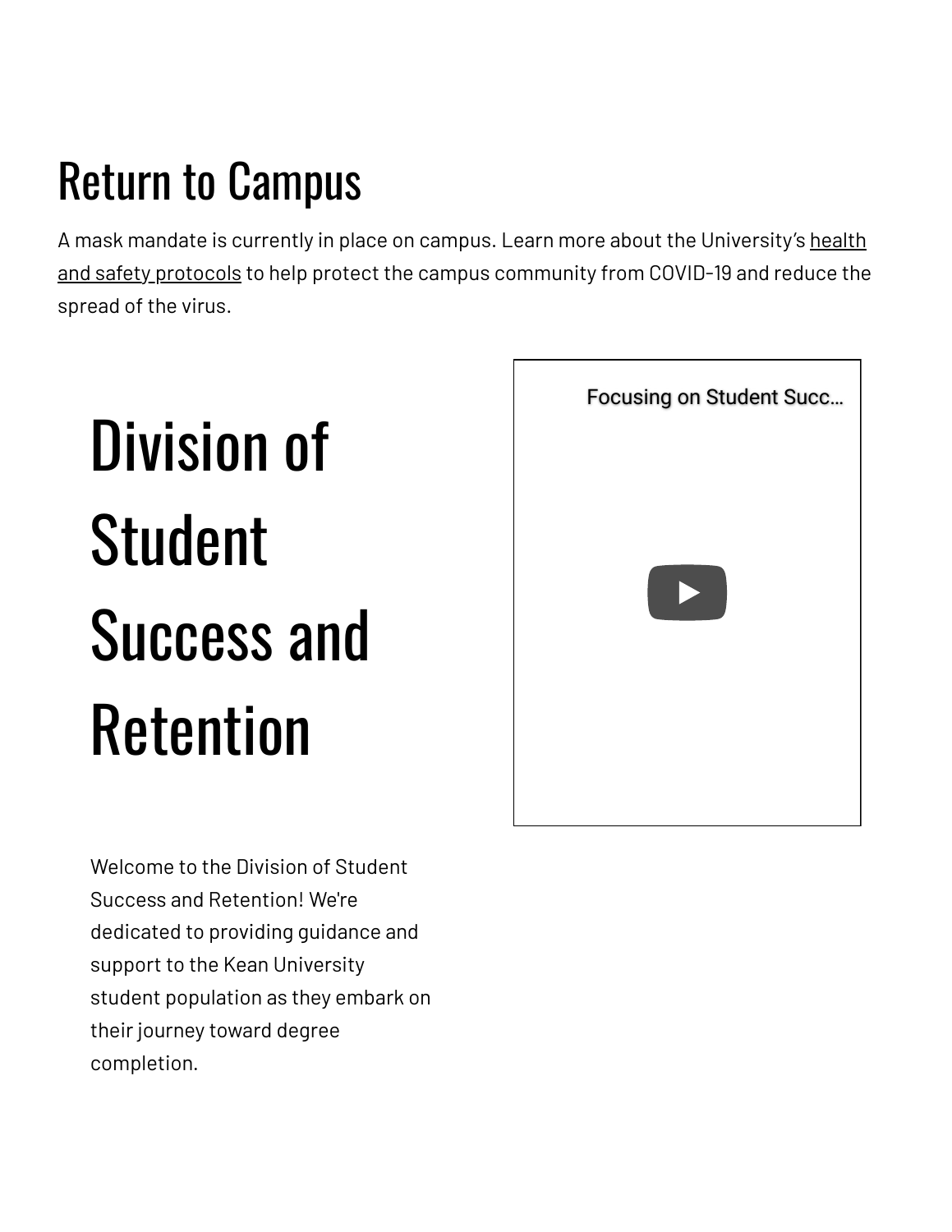### Mission Statement

Using a student-centered approach, the Division of Student Success and Retention (DSSR) is dedicated to transforming students' lives by providing comprehensive services, opportunities and support to assist all students in their educational journey. The Division of Student Success and Retention believes that every student has the right to be successful. Utilizing data driven research and high-impact higher educational practices, the DSSR motivates students to persist to graduation, promotes learning and provides safe spaces for students to advance and grow.

The departments within our division work diligently to help every student feel a sense of belonging within the Kean community. We are committed to every student's success and our number one goal is to help every student persist to graduation.

### DSSR Values

**Learning:** The division provides supplemental instruction and mentoring, connecting students to resources and support to assist them in their academic endeavors.

**Service to Students**: The division provides constituents with accurate information and support to assist students on their educational journey. From Monday to Friday, Division of Student Success and Retention staff members will return email and phone calls within 48 hours.

**Reliability**: The division provides constituents with accurate information and support to assist students on their educational journey.

**Safe Spaces:** Division staff are attentive to the needs of their constituents, relay accurate information and truly care about student success.

### About the Division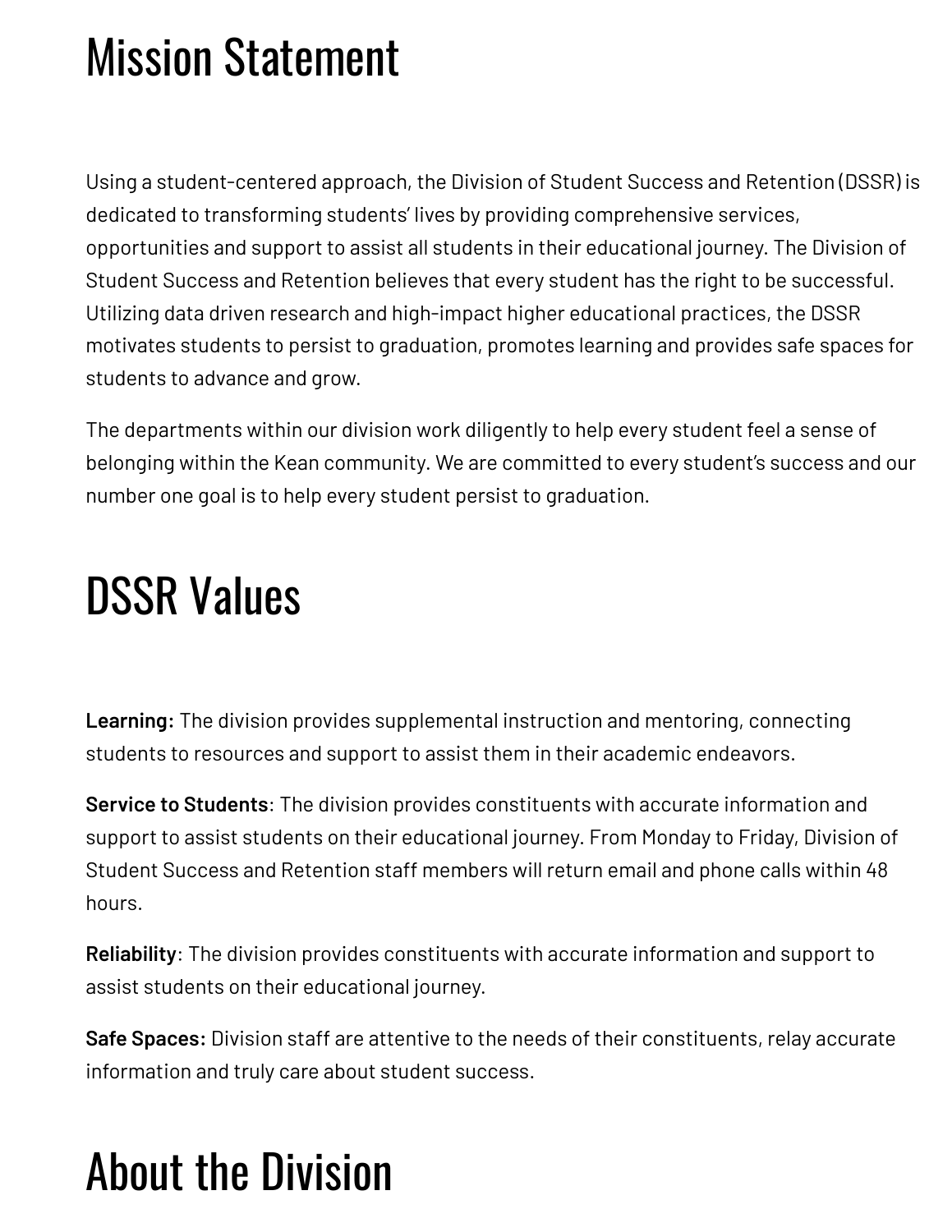### **Barbara Harmon-Francis, M.A.**

Vice President Barbara Harmon-Francis is a transformational leader with over 20 years of higher education experience. With a firm belief that every student has the right to succeed, Vice President Harmon-Francis has dedicated her career to providing students with the tools they need to persist to graduation. As a student



advocate, she endeavors to create an environment where students have a sense of belonging, feel heard and are getting the assistance they need to have a successful college experience.

Vice President Harmon-Francis has had many leadership roles. She is the former President of the Educational Opportunity Fund Professional Association of New Jersey (EOFPANJ).This organization assists EOF staff at over 40 colleges and universities in the state of New Jersey. She served as the Tri-State Consortium of Opportunity Programs in Higher Education for New Jersey, New York and Pennsylvania Second Vice President. This organization guides and informs higher education professionals, in the Tri-State region, who serve first generation, low income and at risk populations. She also served on the New Jersey Office of the Secretary of Higher Education's Affordability Committee. This committee made recommendations to the New Jersey Governor on how to make colleges and universities more affordable. She founded the Educational Opportunity Fund Statewide Alumni Association (EOFSAA), which serves over 30,000 EOF Alumni.

Vice President Harmon-Francis has been recognized for her leadership in higher education. She is the recipient of the Tri-State Higher Education Award for Excellence and Distinguished Service to the Community, the EOF Outstanding Service Award and the Ramapo College Black Girls Rock Remarkable Woman Award.

Vice President Harmon-Francis has taught communication courses at three colleges and enjoys working with students in and out of the classroom. She has led students on study abroad experiences in Ghana, led students on service experiences and mentored hundreds of students. She considers the type of work she does as heart work not hard work.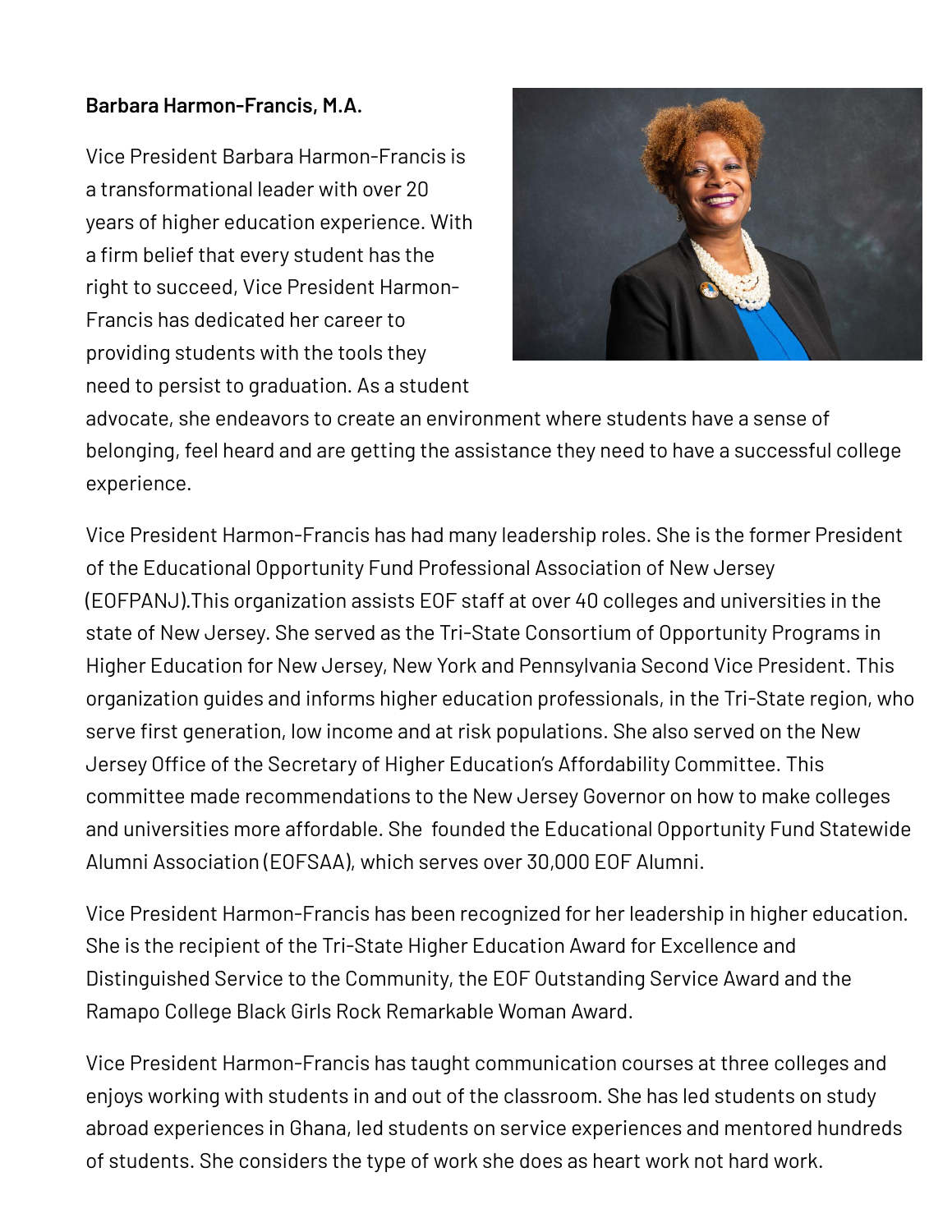Vice President Harmon-Francis is currently working on her doctorate in Higher Education Administration at Saint Peters University.

### **Carlos Rodriguez, Associate Vice President for Student Success and Retention**

Carlos Rodriguez serves as the Associate Vice President for Student Success and Retention at Kean University. Much of his work at the university is centered around developing, implementing and evaluating retention strategies with an emphasis on



graduation and closing the achievement gap for first generation, low-income and traditionally underserved populations.

Prior to Kean University, he worked at the New Jersey Department of Education where he served in various leadership capacities before being appointed by the New Jersey Commissioner of Education to serve as an Executive County Superintendent of Schools. During his tenure at the NJDOE his work experiences included working with Abbott School Districts, The Regional Achievement Centers, The Comprehensive Support Network, State Operated School Districts, Charter School renewal visits, NJQSAC, budgets, school staffing and monitoring of federal funds. Throughout his tenure at the NJDOE he could often be found collaborating with superintendents, central office administrators, principals, staff, parents, and community members to advance school improvement from kindergarten to grade twelve.

Associate VP Rodriguez is a first-generation college graduate and a proud product of the Educational Opportunity Fund program (EOF). He received his B.A. in Communications and an M.A. in Counseling Services from Rider University. He has also successfully completed the Executive Program on Mastering Design Thinking at the MIT Sloan School of Management and is currently a doctoral student in the Higher Education Administration program at The University of Southern Mississippi.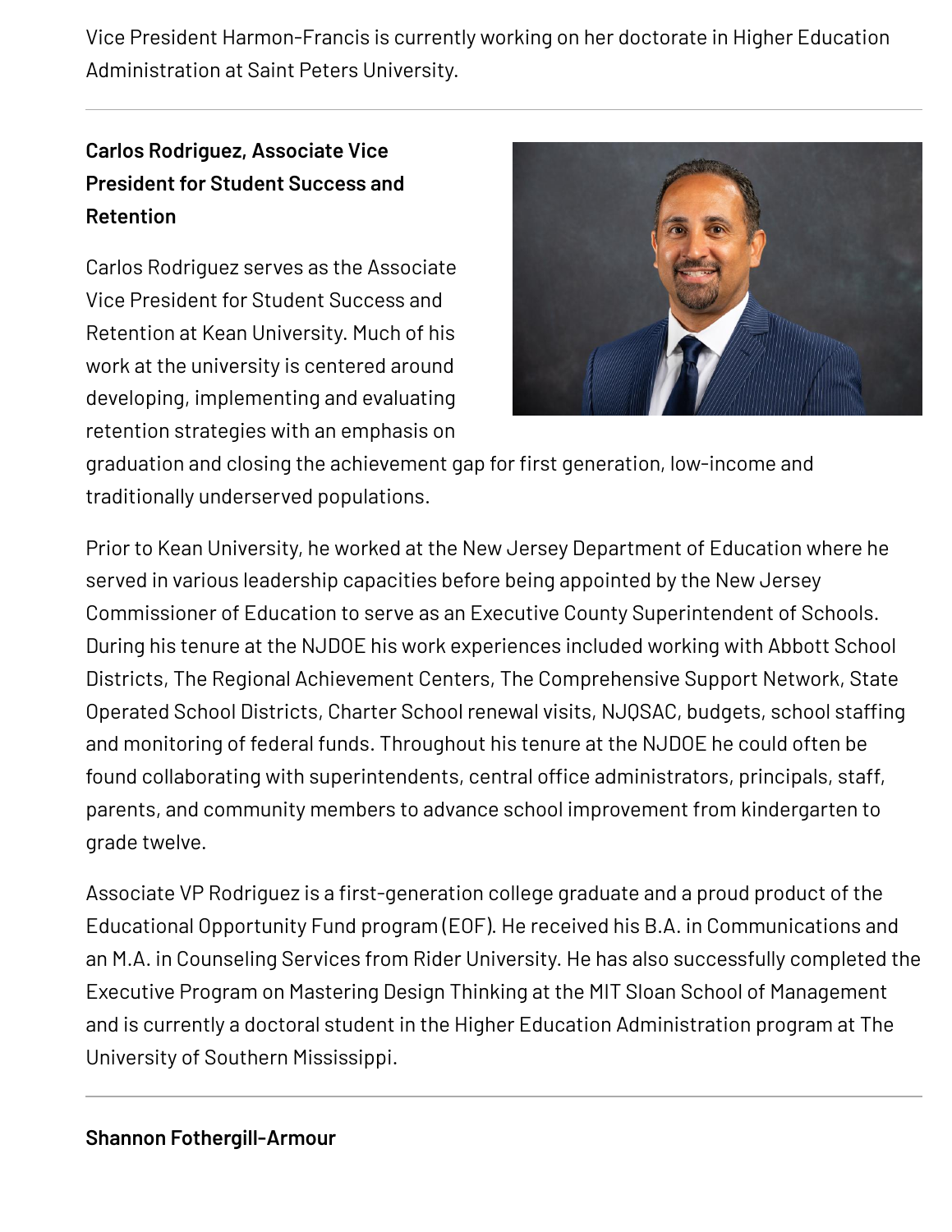Shannon Fothergill-Armour serves as the confidential Administrative Assistant for the office of the Vice President and Associate Vice President of Student Success and Retention. Shannon is passionate about education. She earned an Associate's degree in Sociology from Essex County College and an Associate's degree is in Hospitality Management from Gibbs College. Shannon studied for her



Bachelor's degree in Human Resources Management at Ashford University. Prior to switching careers and coming to higher education, Shannon worked for over twenty years in the hotel industry. Shannon is an excellent event organizer and planner. She looks forward to working with students at Kean University. She is passionate about ensuring that students have a solid foundation in life and that they use their strengths to guide their goals. In her free time she enjoys traveling with her family and planning family events.

### Division of Student Success and [Retention](https://www.kean.edu/offices/student-success-and-retention)

**Center for Advising, [Persistence](https://www.kean.edu/offices/student-success-and-retention/center-advising-persistence-and-success) and Success**

**Educational [Opportunity](https://www.kean.edu/eof) Fund (EOF)**

**First Gen [Scholars](https://www.kean.edu/offices/student-success-and-retention/first-gen-scholars)**

**Cougar [Connections](https://www.kean.edu/cougar-connections)**

**LSAMP [Program](https://www.kean.edu/offices/student-success-and-retention/lsamp-program)**

**McNair [Scholars](https://www.kean.edu/mcnair) Program**